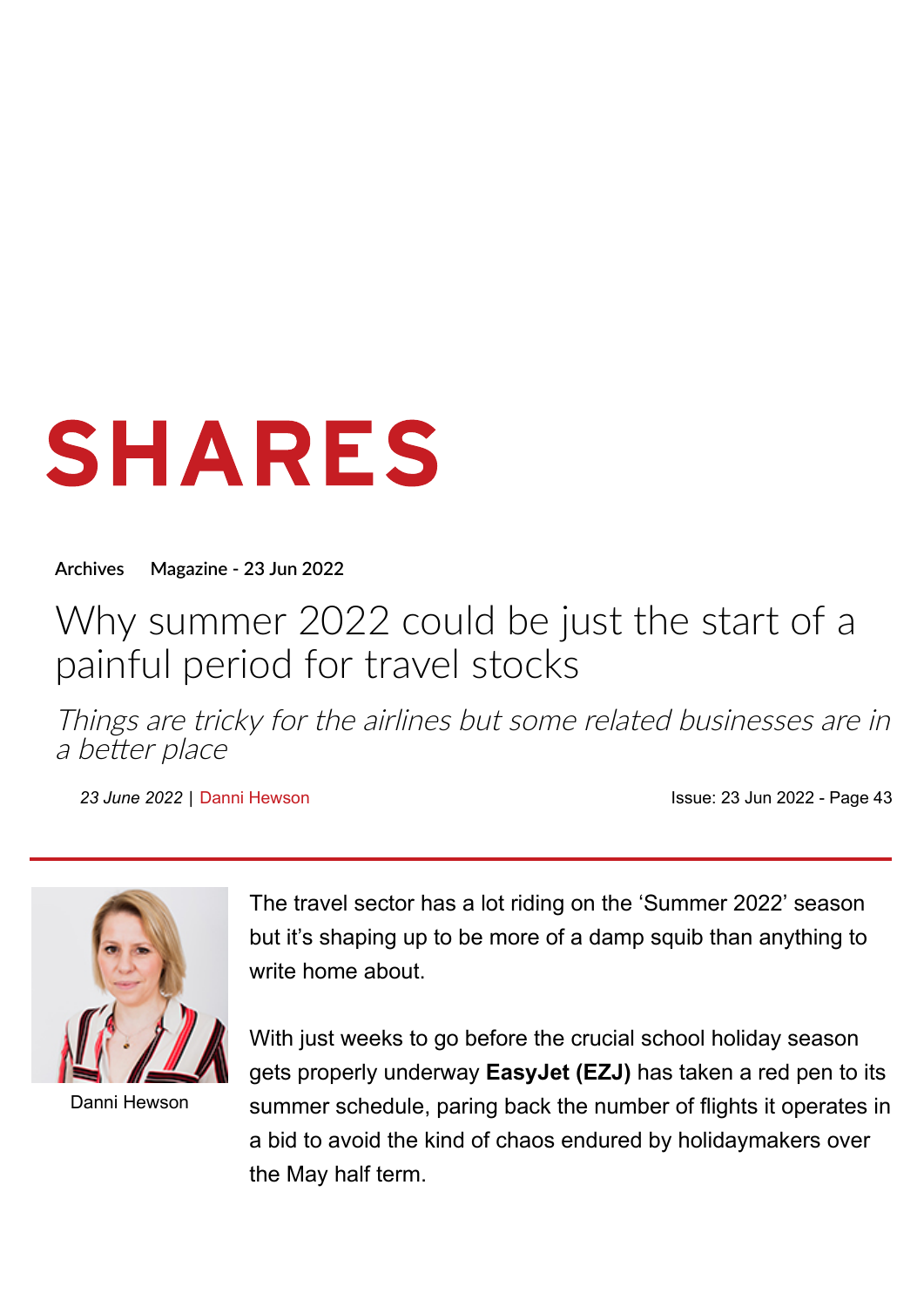Capacity has been significantly impacted with the low-cost carrier now expecting to at operate between 87% and 90% of its pre-Covid levels in place of the 97% it had been shooting for by the end of the summer.

There are big questions about what the change in plans will do to profit margins. EasyJet's last lot of numbers proved it's not just about how many people are flying it's about how much it costs to fly them versus the amount they are paying for the pleasure.

### **EasyJet revenue and profit**

|      | <b>Revenue</b> | <b>Operating profit (loss)</b> |
|------|----------------|--------------------------------|
| 2017 | £5.05 billion  | £404 million                   |
| 2018 | £5.9 billion   | £460 million                   |
| 2019 | £6.4 billion   | £466 million                   |
| 2020 | £3.09 billion  | (£899 million)                 |
| 2021 | £1.46 billion  | (£910 million)                 |

Table: Sharesmagazine.co.uk • Source: Stockopedia

#### **DAMAGE CONTROL**

But this is damage control and it's crucial. Bookings heading into the fourth quarter period to 30 September are less than half sold. While that might be broadly in line with the normal ebb and flow there is a danger that many would-be travellers will have been put off by the scenes that have been played out on social media and will be watching the next three months with a laser-like focus to decide if they should risk a foreign sojourn or stick closer to home.

Travelling is tricky at the best of times; at the worst of times, it can be akin to the seventh circle of hell particularly if you have young children in tow and I'm one of those firmly standing in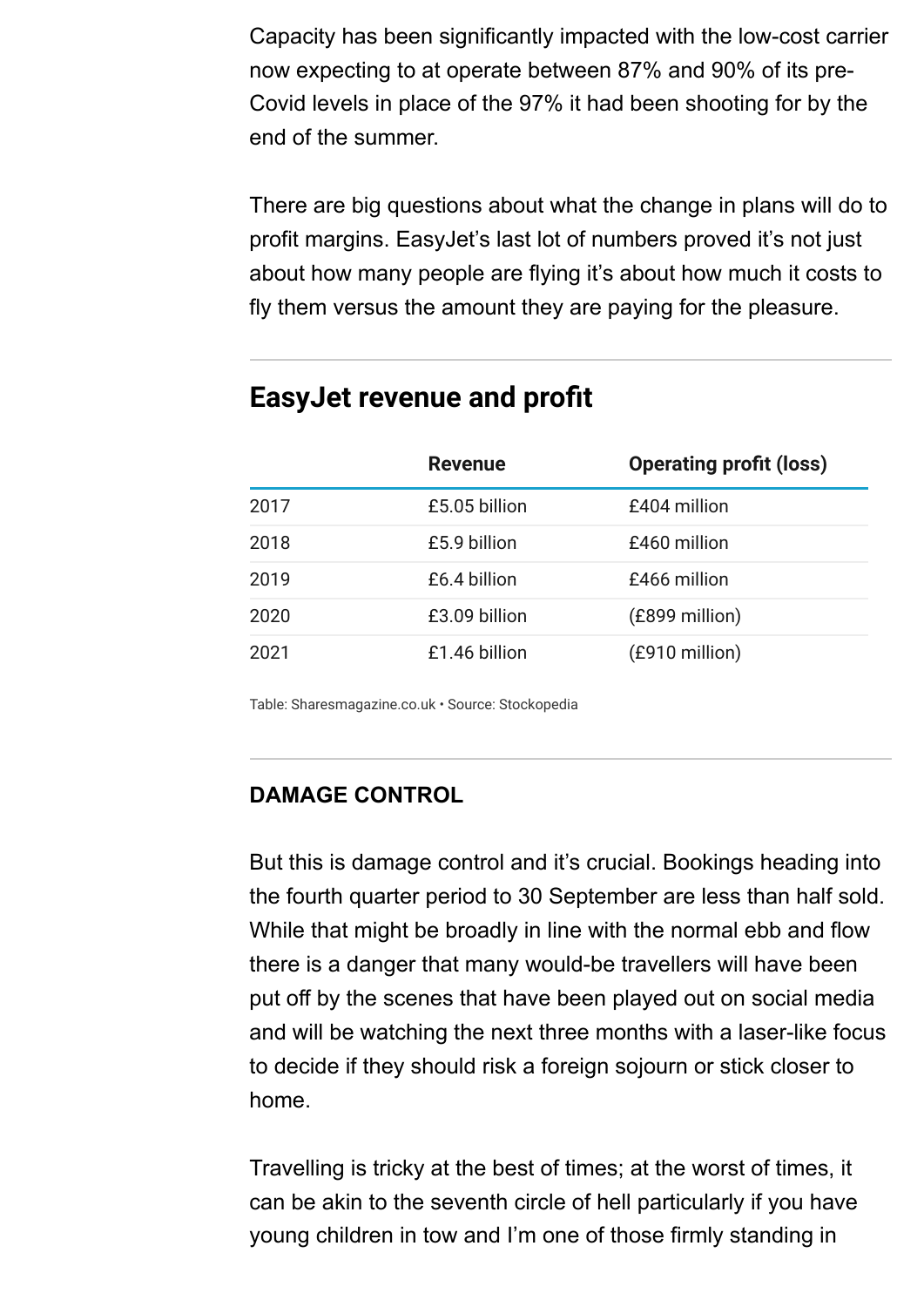the wait and see queue.

I watched smugly over the Jubilee Bank Holiday weekend from my Welsh Airbnb by the sea as social media was flooded with horror stories of families on the way to airports receiving lastminute email cancellations, others stuck abroad paying through the nose for flights to get them back in time for school.

A short trip to Belfast via Manchester airport did little to change my opinion. Once a seasoned traveller I, like many of my fellow travellers, seemed to have forgotten some of the nuances, the little hacks that help speed your way through.

My plastic bag was too big, and I was forced to add a couple of toiletry items to the overflowing bins at the security gate.

I joined the throngs at **WH Smith [\(SMWH\)](https://www.sharesmagazine.co.uk/shares/share/SMWH)** and Boots spending over the odds to replace them before fighting for a seat in one of the few hospitality businesses that had actually manged to open their doors. Though my flights both left on time the journey was fraught, we the travelling public might be up for travel but not many of us are really ready, and the airports certainly aren't either.

#### **FORCED CANCELLATIONS**

Both **EasyJet ([EZJ](https://www.sharesmagazine.co.uk/shares/share/EZJ))** and **International Consolidated Airlines ([IAG\)](https://www.sharesmagazine.co.uk/shares/share/IAG)** owned British Airways have bowed to insurmountable pressure not to over promise. Better to cancel flights weeks ahead allowing time to re-jig and re-book than have thousands turned away on the day of departure. Many of this cohort of holidaymakers are still using lockdown savings or even taking the break that had been earmarked for summer 2020.

Holidays to come are likely to be more expensive at a time when people's disposable income is under increasingly severe pressure. The travel sector will have to fight to win back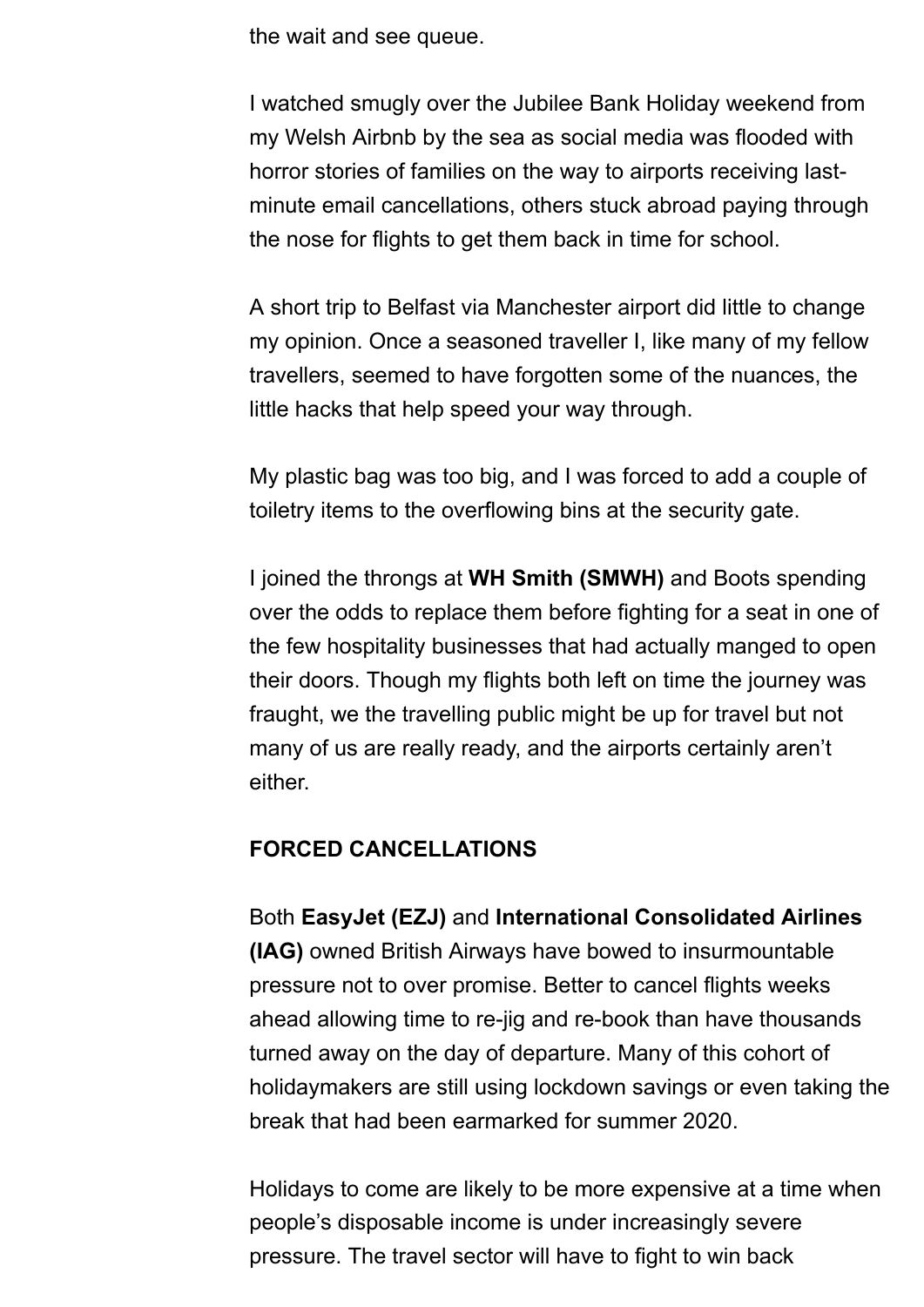consumer confidence and investors aren't altogether convinced that's going to happen quickly.

The surging price of oil, the cost-of-living crisis and the difficulties getting staff numbers back to pre-pandemic levels have left markets distinctly unimpressed.

That's not to say there aren't some businesses operating within the travel sector scenting opportunity. The aforementioned WH Smith is expanding, nipping into holes left behind by the closure of Dixon's Carphone stores in 2021.

Its little boxes chock-full of travel essentials and the magical escapism of books are doing a roaring trade, even if its high street offer is still suffering from a dearth of office worker footfall. It's a simple model but one that's able to keep costs low and crucially doesn't need huge staffing numbers to keep doors open.

#### **STAYCATIONING IN DEMAND**

Then there's the Great British 'Staycation' – the UK Short Term Accommodation Association found the domestic tourism space enjoyed a bumper Jubilee Bank Holiday and expects a boom in bookings over the summer.

Homegrown tourist numbers are also being buoyed by the return of incoming travellers and Premier Inn-owner **Whitbread [\(WTB\)](https://www.sharesmagazine.co.uk/shares/share/WTB)** is bullish about the outlook for the rest of the year. But it's warned that costs are set to rise as the business fights to attract and retain the illusive hospitality worker.

And that's where the wheel keeps stopping. Anyone booking anything will have noticed prices creeping up. Whether it's flights, hotel rooms or a bottle of water. The bigger the ticket, the more concerned businesses should be, and this week's annual International Air Transport Association meeting was pretty sombre.